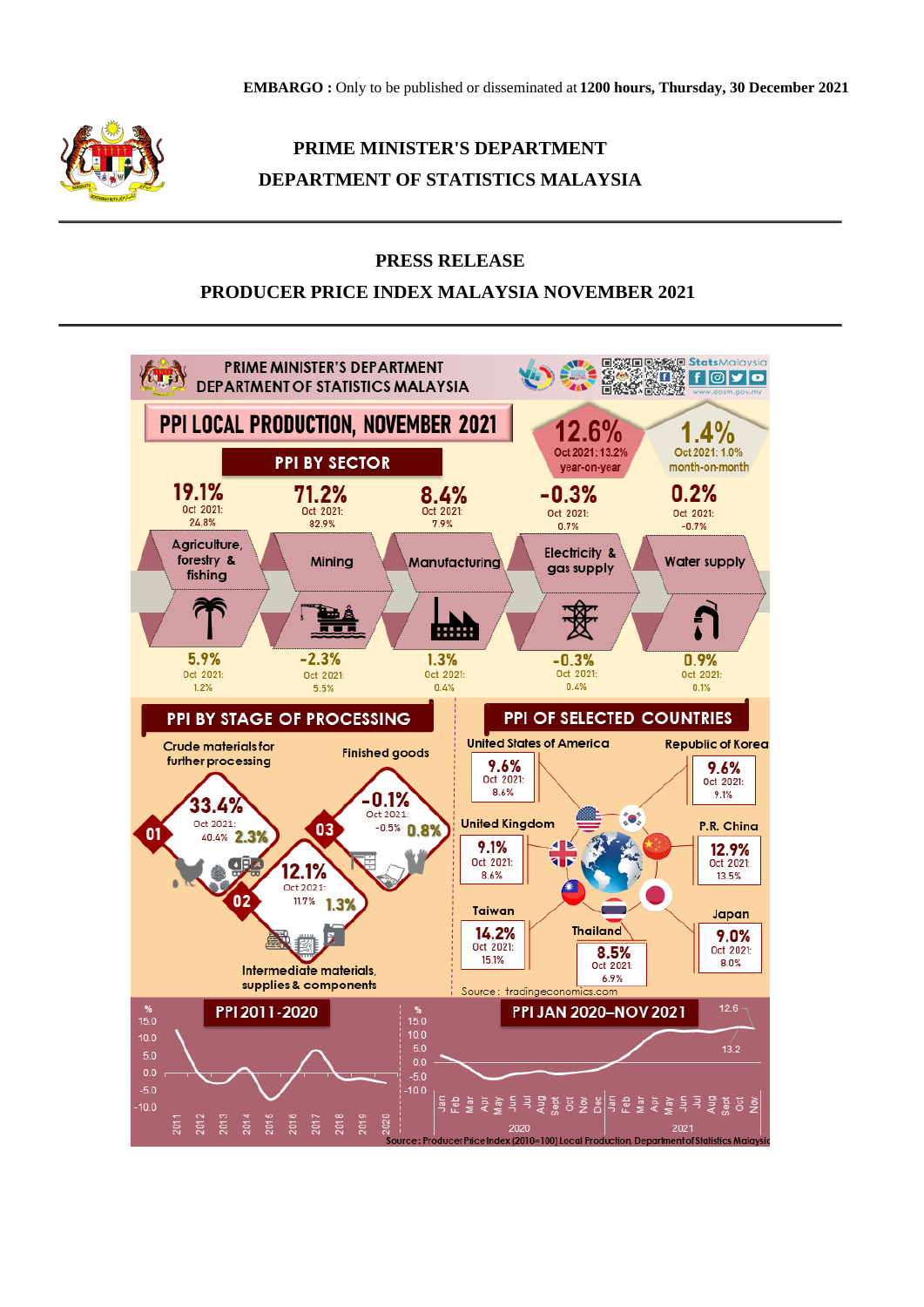#### **PRODUCER PRICE INDEX (2010=100) BY SECTOR (MSIC 2008)**

The Producer Price Index (PPI) local production in November 2021 increased 12.6 per cent as opposed to 3.0 per cent decline recorded in the same month of the preceding year, mainly driven by surging costs of raw materials. This marks the eighth consecutive months that the inflation from the producer's perspective registering a double-digit increase this year. The increase in the PPI local production during this month was attributed by Mining index that surged 71.2 per cent as compared to 45.8 per cent drop recorded in November 2020. The rise in prices of Crude oil (79.8%) and Natural gas (38.2%) have contributed to this increase. The Agriculture, forestry & fishing index also increase but at a slower rate of 19.1 per cent (November 2020: 21.5%), largely due to the increase in the indices of Oil palm fresh fruit bunches (25.2%), Chicken (18.1%) and Hen's eggs (8.3%). In addition, Manufacturing index rose 8.4 per cent in November 2021 contributed by the indices for subsectors of Manufacture of refined petroleum products (26.2%) and Manufacture of vegetable & animal oils & fats (21.9%). Water supply index increased marginally by 0.2 per cent. However, the index of Electricity  $\&$  gas supply declined 0.3 per cent.

In terms of month-on-month comparison, the PPI local production rose 1.4 per cent in November 2021. The increase was due to a 5.9 per cent rise in Agriculture, forestry & fishing index, mainly contributed by the indices of Growing of perennial crops (8.3%), Growing of non-perennial crops (3.0%) and Animal production (1.2%). The index of Oil palm fresh fruit bunches remained virtually unchanged over concerns of insufficient migrant labour in Malaysia's plantations. On the other hand, the price of Crude oil slumped due to a discovery of a new COVID-19 variant named Omicron which was first detected in South Africa that led to fears of its spread hence slowing demand over the commodity. This contributed to a 2.3 per cent drop in Mining index as opposed to 5.5 per cent increase recorded last month.

In addition, Manufacturing index grew 1.3 per cent, among them was due to an increase in indices of Manufacture of vegetable & animal oils & fats (2.9%), Manufacture of refined petroleum products (2.4%), Manufacture of basic chemicals, fertilizers and nitrogen compounds, plastics and synthetic rubber in primary forms (1.2%) and Manufacture of basic iron and steel (1.1%) subsectors. The utility index showed that the index of Electricity  $\&$  gas supply declined 0.3 per cent, while, Water supply index increased 0.9 per cent.

| <b>Sector</b>                          | Weight | Index      | Percentage Change (%) |        |            |                       |      |            |
|----------------------------------------|--------|------------|-----------------------|--------|------------|-----------------------|------|------------|
|                                        |        |            | <b>Year-on-Year</b>   |        |            | <b>Month-on-Month</b> |      |            |
|                                        |        | <b>Nov</b> | <b>Nov</b>            | Oct    | <b>Nov</b> | <b>Nov</b>            | Oct  | <b>Nov</b> |
|                                        |        | 2021       | 2020                  | 2021   | 2021       | 2020                  | 2021 | 2021       |
| <b>Total</b>                           | 100.00 | 116.3      | $-3.0$                | 13.2   | 12.6       | 2.0                   | 1.0  | 1.4        |
| Agriculture, forestry<br>& fishing     | 6.73   | 151.8      | 21.5                  | 24.8   | 19.1       | 11.1                  | 1.2  | 5.9        |
| <b>Mining</b>                          | 7.93   | 101.5      | $-45.8$               | 82.9   | 71.2       | 4.4                   | 5.5  | $-2.3$     |
| <b>Manufacturing</b>                   | 81.57  | 114.7      | $-0.1$                | 79     | 8.4        | 0.9                   | 0.4  | 1.3        |
| <b>Electricity &amp; gas</b><br>supply | 3.44   | 116.4      | $-0.2$                | 0.7    | $-0.3$     | 0.7                   | 0.4  | $-0.3$     |
| <b>Water supply</b>                    | 0.33   | 112.9      | 0.9                   | $-0.7$ | 0.2        | 0.0                   | 0.1  | 0.9        |

**Table 1 : Producer Price Index (2010=100) Local Production by Sector (MSIC 2008), Malaysia**

#### **PRODUCER PRICE INDEX BY STAGE OF PROCESSING**

The index of Crude materials for further processing rose 33.4 per cent over 12.3 per cent decrease recorded in the same month of the preceding year. The increase was led by higher prices of Crude oil and Oil palm fresh fruit bunches. The indices for vegetables namely Tomatoes, Round cabbage, Egg-plants and Chinese mustard also inclined. Similarly, the Intermediate materials, supplies & components index also climbed 12.1 per cent as compared to 1.0 per cent decline in November 2020. Among the products that contributed to the increase in this index were Liquefied natural gas (LNG), Crude palm oil, Palm olein (RBD), Integrated circuits, Aluminium, Rubber (SMR), Mild steel round bar and Mixed poultry feed. However, the index of Finished goods registered a decrease of 0.1 per cent due to a drop in the indices of Personal computers and Rubber gloves (Examination).

On a monthly basis, the index of Crude materials for further processing increased but at a slower rate to record 2.3 per cent as opposed to 2.7 per cent registered in the previous month. Rising prices for other raw materials and commodities outweighed decline in Crude oil prices. In addition, the index of Intermediate materials, supplies & components also increased 1.3 per cent, underpinned by the increase in Materials and components for manufacturing (1.6%), Processed fuel and lubricants (1.2%) and Supplies (0.8%) indices. The index of finished goods also edged up 0.8 per cent supported by the rise in Finished consumer goods (0.6%) and Capital equipment (0.9%) indices.